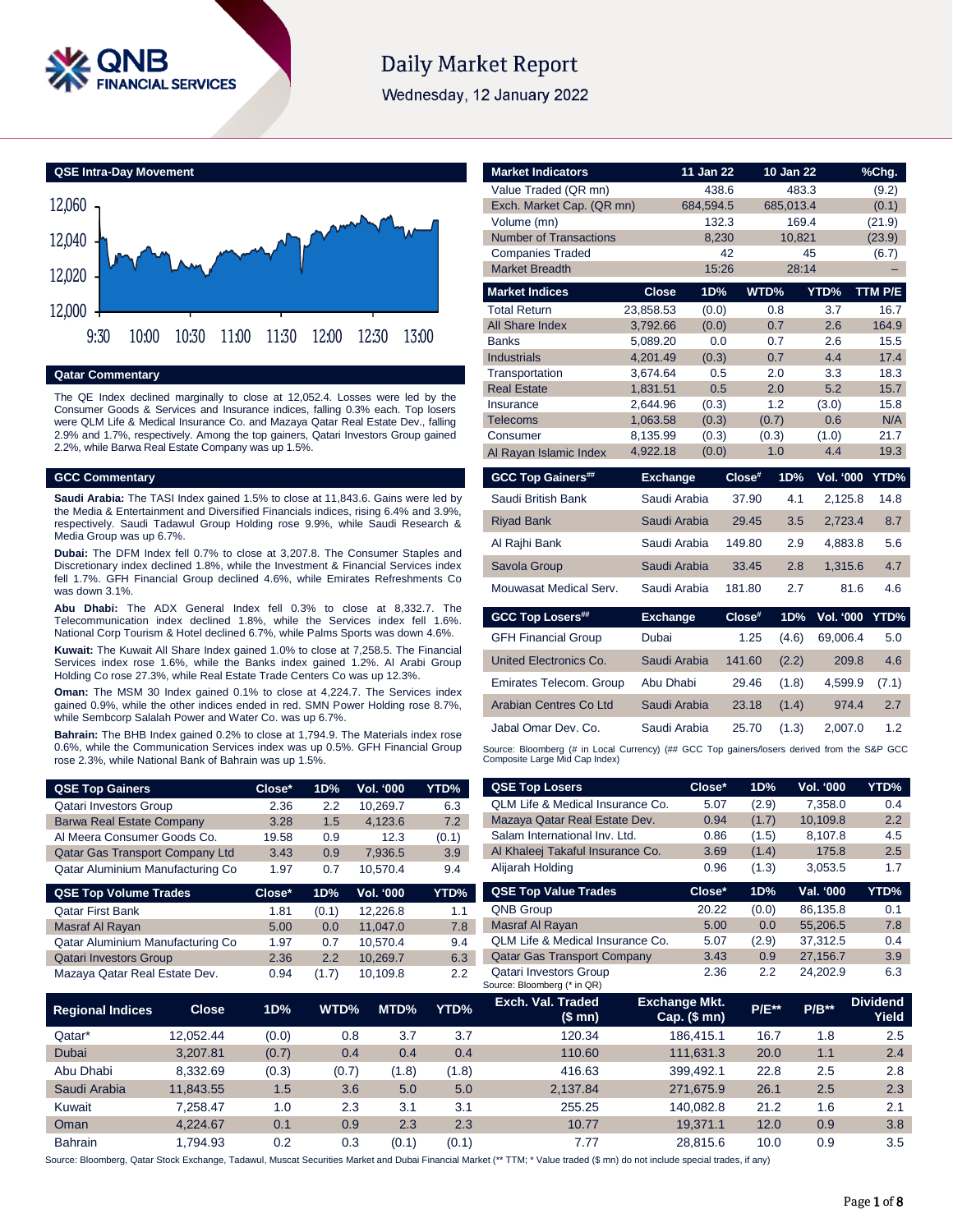## **Qatar Market Commentary**

- The QE Index declined marginally to close at 12,052.4. The Consumer Goods & Services and Insurance indices led the losses. The index fell on the back of selling pressure from Qatari and Arab shareholders despite buying support from foreign and GCC shareholders.
- QLM Life & Medical Insurance Co. and Mazaya Qatar Real Estate Dev. were the top losers, falling 2.9% and 1.7%, respectively. Among the top gainers, Qatari Investors Group gained 2.2%, while Barwa Real Estate Company was up 1.5%.
- Volume of shares traded on Tuesday fell by 21.9% to 132.3mn from 169.4mn on Monday. However, as compared to the 30-day moving average of 123.7mn, volume for the day was 7% higher. Qatar First Bank and Masraf Al Rayan were the most active stocks, contributing 9.2% and 8.3% to the total volume, respectively.

| <b>Overall Activity</b>        | Buy %*   | Sell %*  | Net (QR)         |
|--------------------------------|----------|----------|------------------|
| Qatari Individuals             | 31.50%   | 30.49%   | 4,410,971.8      |
| <b>Qatari Institutions</b>     | 18.68%   | 40.70%   | (96,588,662.0)   |
| Qatari                         | 50.17%   | 71.18%   | (92, 177, 690.1) |
| <b>GCC Individuals</b>         | 0.40%    | 0.39%    | 54,498.1         |
| <b>GCC</b> Institutions        | 0.70%    | 0.28%    | 1,845,415.9      |
| <b>GCC</b>                     | 1.10%    | 0.67%    | 1,899,914.0      |
| Arab Individuals               | 7.11%    | 8.41%    | (5,682,627.5)    |
| <b>Arab Institutions</b>       | $0.00\%$ | $0.00\%$ |                  |
| Arab                           | 7.11%    | 8.41%    | (5,682,627.5)    |
| <b>Foreigners Individuals</b>  | 1.97%    | 2.30%    | (1,486,096.6)    |
| <b>Foreigners Institutions</b> | 39.66%   | 17.44%   | 97,436,500.2     |
| <b>Foreigners</b>              | 41.62%   | 19.74%   | 95,950,403.6     |

Source: Qatar Stock Exchange (\*as a % of traded value)

# **Earnings Releases, Global Economic Data and Earnings Calendar**

#### **Earnings Releases**

| Company                                 | <b>Market</b> | <b>Currency</b> | Revenue (mn)<br>4Q2021 | % Change<br>YoY | <b>Operating Profit</b><br>(mn) 4Q2021 | % Change<br>YoY          | <b>Net Profit</b><br>(mn) 4Q2021 | $\%$<br>Change<br>YoY |
|-----------------------------------------|---------------|-----------------|------------------------|-----------------|----------------------------------------|--------------------------|----------------------------------|-----------------------|
| Salalah Port Services*                  | Dman          | OMR             | 67.8                   | $-13.6%$        | -                                      | $\overline{\phantom{0}}$ | 4.6                              | $-68.7%$              |
| Hotels Management Co.<br>International* | Oman          | <b>OMR</b>      | 3.3                    | 6.6%            | -                                      | $\overline{\phantom{0}}$ | (1.6)                            | N/A                   |
| Musandam Power*                         | Oman          | OMR             | 18.2                   | 2.9%            | –                                      | -                        | 3.1                              | 32.5%                 |

Source: Company data, MSX (\*Financials for FY2021)

### **Global Economic Data**

| <b>Date</b> | <b>Market</b> | <b>Source</b>                 | Indicator                          | Period | Actual | <b>Consensus</b>         | <b>Previous</b> |
|-------------|---------------|-------------------------------|------------------------------------|--------|--------|--------------------------|-----------------|
| 01/11       | UK            | The British Retail Consortium | <b>BRC Sales Like-For-Like YoY</b> | Dec    | 0.60%  | $\overline{\phantom{a}}$ | $.80\%$         |
| 01/11       | France        | <b>Banque De France</b>       | Bank of France Ind. Sentiment      | Dec    |        | 104                      | 104             |
| 01/11       | Japan         | Economic & Social Research    | Leading Index CI                   | Nov P  | 103    | 102.9                    | 101.5           |
| 01/11       | Japan         | Economic & Social Research    | Coincident Index                   | Nov P  | 93.6   | 93.4                     | 89.8            |

Source: Bloomberg (s.a. = seasonally adjusted; n.s.a. = non-seasonally adjusted; w.d.a. = working day adjusted)

#### **Earnings Calendar**

| <b>Tickers</b> | <b>Company Name</b>                     | Date of reporting 4Q2021 results | No. of days remaining | <b>Status</b> |
|----------------|-----------------------------------------|----------------------------------|-----------------------|---------------|
| <b>ABQK</b>    | Ahli Bank                               | 13-Jan-22                        |                       | Due           |
| <b>QIBK</b>    | <b>Qatar Islamic Bank</b>               | 16-Jan-22                        | 4                     | <b>Due</b>    |
| <b>QFLS</b>    | <b>Qatar Fuel Company</b>               | 18-Jan-22                        | 6                     | Due           |
| <b>CBQK</b>    | The Commercial Bank                     | 19-Jan-22                        |                       | <b>Due</b>    |
| QIIK           | <b>Qatar International Islamic Bank</b> | 24-Jan-22                        | 12                    | Due           |
| <b>NLCS</b>    | Alijarah Holding                        | 27-Jan-22                        | 15                    | <b>Due</b>    |
| <b>MARK</b>    | Masraf Al Rayan                         | 30-Jan-22                        | 18                    | Due           |

Source: QSE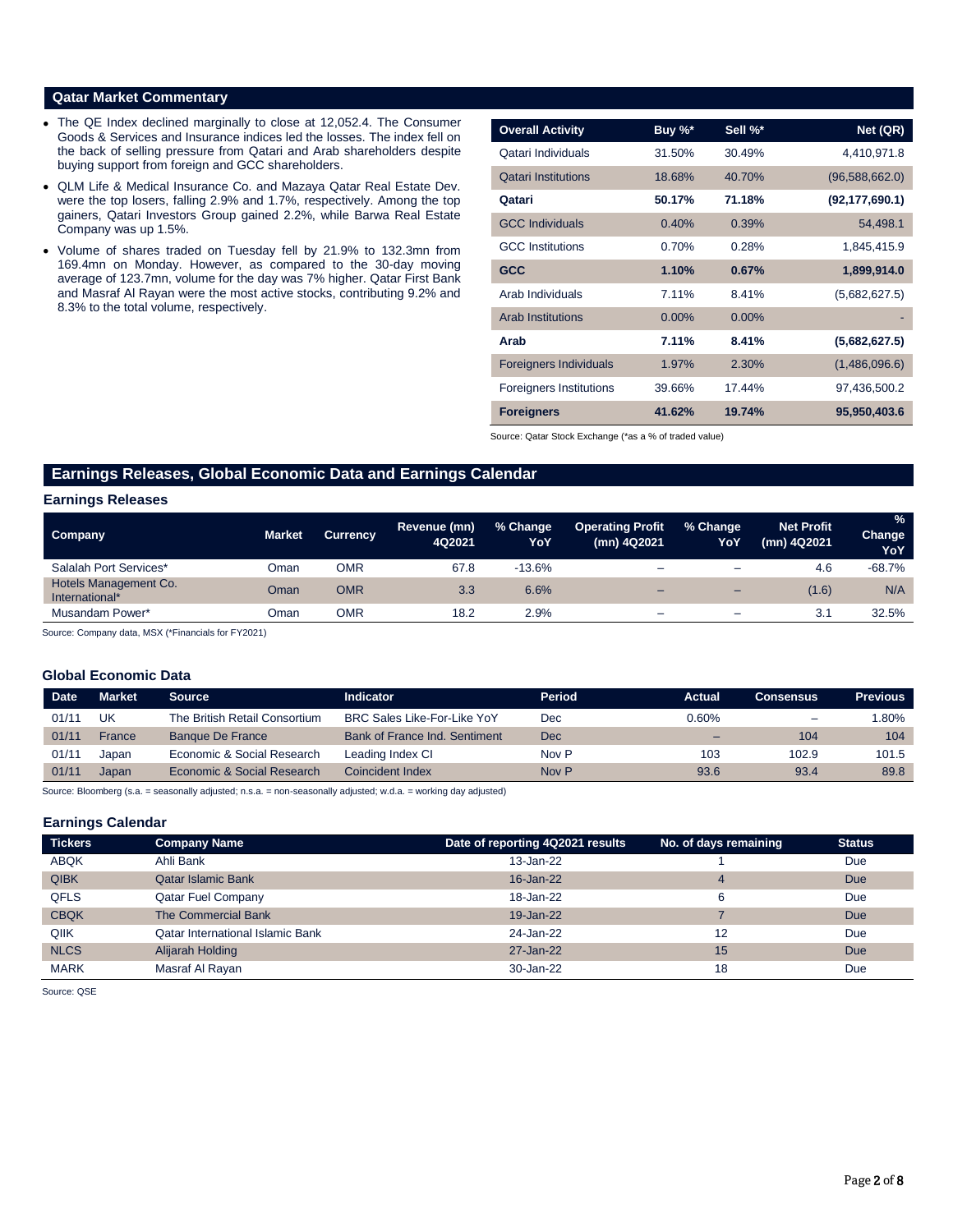#### **News**

**Qatar** 

 **QNB Group reports strong financial results for the FY 2021 –** QNB Group achieved strong growth in net profit for 2021 and in line with QNB Group's strategy of maximizing returns to its shareholders, the Board of Directors have recommended to the General Assembly the distribution of a cash dividend of 55% of the nominal share value (QAR0.55 per share). The financial results for 2021 along with the proposed profit distribution are subject to Qatar Central Bank (QCB) approval. Net Profit for the full year reached QAR13.2 billion, an increase of 10% compared to last year. Operating Income increased by 11% to QAR28.3 billion driven by strong growth in top line performance. This reflects QNB Group's success in maintaining sustainable and strong growth across a number of revenue segments. In addition, QNB Group continued to build additional loan loss provisions during the year as a conservative measure, which resulted in the loan loss provision charge for the year ended 31 December 2021 reaching QAR7.1 billion, an increase of 21% from last year. This helped to improve coverage ratio to 117% which reflects the conservative approach adopted by the Group in managing its loans and advances portfolio. The Group's drive for operational efficiency continues to result in cost savings and strong revenue sources that has helped QNB Group to improve efficiency (cost to income) ratio from 24.3%to 22.2%, which is considered as one of the best ratios among large financial institutions in the MEA region. Total Assets reached QAR1,093 billion, an increase of 7% from 31 December 2020, mainly driven by strong growth in Loans and advances by 6% to reach QAR764 billion. Robust customer deposits generation helped to increase customer deposits by 6% to reach QAR786 billion as at 31 December 2021. QNB Group's strong asset-liability management capabilities enabled QNB Group to improve its loans to deposits ratio from 98.0% to 97.2% as at 31 December 2021 reflecting the improvement in the Group's overall liquidity. The ratio of non-performing loans to gross loans remained stable at 2.3% as at 31 December 2021, one of the lowest amongst financial institutions in the MEA region, reflecting the high quality of the Group's loan book and the effective management of credit risk. Also during the year, QNB Group increased its loan loss provision charge by QAR7.1 billion, as QNB Group remains cautious on the external environment with respect to potential risks that may arise from key markets where QNB Group operates. This helped the Group to increase its coverage ratio to 117%, which reflects the prudent approach adopted by the Group towards non-performing loans. Group Capital Adequacy Ratio (CAR) as at 31 December 2021 amounted to 19.3%, higher than the regulatory minimum requirements of the Qatar Central Bank and Basel Committee. During the year, QNB Group accessed global debt markets for debt securities issuance under its EMTN programme, a USD1 billion five-year bond issued in January 2021 and a debut bond launch in Hong Kong Stock Exchange for USD600 million with a three year maturity which was successfully placed in June 2021. QNB Group supported by 27,000 staff resources operating from approximately 1,000 locations and 4,500 ATMs. (QSE)

- **QNB Group to hold its investors relation conference call on January 17 to discuss the financial results –** QNB Group announced that the conference call with the investors to discuss the financial results for the annual 2021 will be held on January 17, 2022. (QSE)
- **Qatar's economy to witness recovery in 2022 –** Qatar's economy is expected to witness a robust recovery this year. Global organizations expect Qatar's economy to grow by more than 2% in 2021, and by more than 3.5% in 2022, said the latest Qatar Economic Outlook Report 2021-2023. "The consensus

forecasts by a number of international institutions, organizations, and banks showed that the Qatari economy will undergo recovery during 2021 and 2022, with a predicted average growth rate of about 2.8% and 3.7%, respectively," Dr. Saleh Al Nabit, President of the Planning and Statistics Authority in the report. The Planning and Statistics Authority (PSA) released yesterday, Qatar's Economic Outlook Report 2021-2023 – Issue No. 13 - in which it reviewed the developments of the national economy during 2017-2021. "The preliminary results of the PSA's forecasts for non-oil activities (non-hydrocarbon Gross Value Added) for the three scenarios indicate that it is likely to grow between 3% and 3.9% in 2021, and between 2.8% and 4.7% in 2022, driven by the expectations of booming activities related to hosting the 2022 FIFA World Cup," said Dr. Saleh Al Nabit. Based on the assumption that the performance level of the value-added sector of the hydrocarbons sector during the period 2021-2023 will decrease in a range between negative 0.7% and negative 0.2% in 2021 for the three scenarios, then it will stabilize at either negative 0.3% or 0% during 2022 and 2023 for the same scenarios."These assumptions are therefore expected to drive GDP growth between 1.5% and 2.3 % in 2021, with a middle scenario of around 1.9%. But it is expected to rise to a range of between 1.6 % and 2.9% in 2022 for all three scenarios, before stabilizing in 2023 between 0.7% and 1.8%," said Dr. Saleh Al Nabit. (Peninsula Qatar)

- **Nakilat, ABS in pact for decarbonization –** Qatar Gas Transport Company (Nakilat, QGTS), one of the world's largest LNG shipping operators, has partnered with ABS to develop an industry-leading decarbonization strategy. Over the past months, Nakilat's project team has worked closely with ABS sustainability specialists to map out decarbonization pathways for the company's fleet of 69 LNG carriers and four Very Large LPG Gas Carriers. These efforts come as part of the Nakilat's drive to become a global maritime sustainability leader. The project will ultimately see Nakilat's vessels receive the ABS Sustain notation, which demonstrates alignment with the United Nation's Sustainable Development Goals (SDGs) and establishes a pathway for sustainability certification and reporting. (QSE)
- **'FoodTech', SportsTech' in Qatar among anticipated startups in 2022, says fintech firm –** While fintechs in Qatar have had a stellar year in 2021, startups in the 'FoodTech' and 'SportsTech' industries are among the companies that are expected to add value to the economy this year, according to an industry expert. Asked to give a forecast for tech startups' performance in 2022, as well as for Qatar's startup sector, including up and coming sectors being anticipated this year, Ahmed Isse, co-founder of local fintech player, Dibsy, told Gulf Times: "It was a big year for startups all over the world and not just in Qatar." "The biggest sectors that we see growing are FoodTech, fintech, and SportsTech. And this is not only influenced by the pandemic but also other economic factors," he also pointed out. Dibsy uses a simple payment API to offer multiple payment methods, helping businesses to accept payments through their website, apps, or messaging platform, said Isse. The fintech firm recently won the 'Most Funded Startups in Qatar' award during the 'Digital Qatar Symposium & Awards 2021' organized last month by Forbes Middle East. According to Isse, the Covid-19 pandemic has changed consumer behavior, giving tech startups an opportunity to address the public's needs using digital technology and other innovative ideas. With the recent surge in daily Covid-19 infection cases, more people are maximizing the use of technology for their day-to-day needs. (Gulf-Times.com)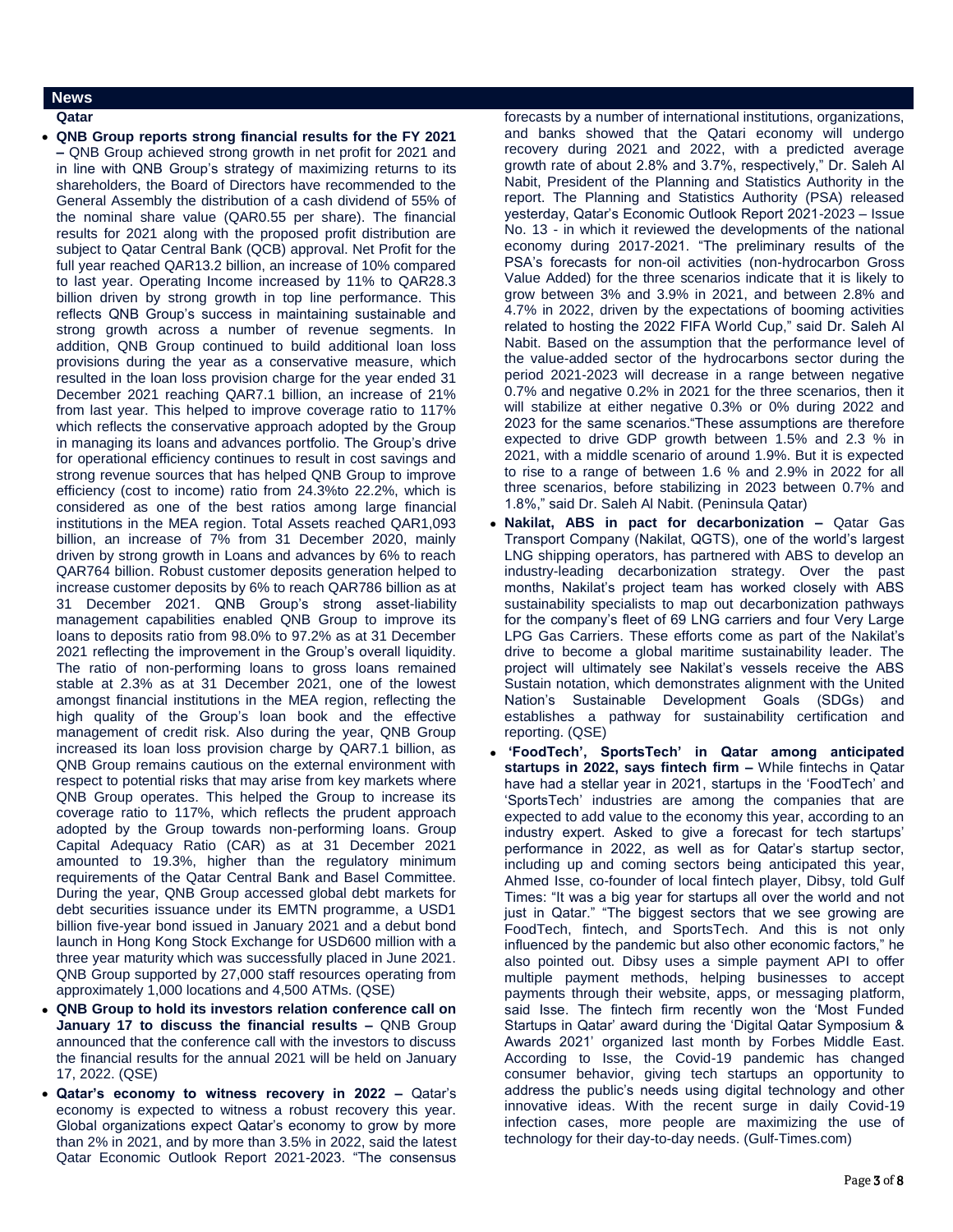- **Qatar Airways begins service to Kano, Port Harcourt in Nigeria –** Qatar Airways is boosting its service to Nigeria with the launch of four weekly flights to Kano (KAN) on March 2, and three weekly flights to Port Harcourt (PHC) on March 3, both operating via the Nigerian capital, Abuja. It currently operates two daily flights to Lagos and four times a week to Abuja, which will expand to a daily service in March. Kano and Port Harcourt will become the seventh and eight new African gateways launched by Qatar Airways since the start of the pandemic. Both routes will be served by the state-of-the-art Boeing 787 Dreamliner, featuring 22 seats in Business Class and 232 in Economy Class. (Peninsula Qatar)
- **Starlink Qatar, Huawei sign strategic partnership –** Starlink Qatar has announced a strategic co-operation agreement with Huawei, a leading global provider of information and communications technology (ICT) infrastructure and smart devices. Authorized in Enterprise Network and IT Solutions, Starlink will collaborate with Huawei to bring its customers and clients the necessary threat prevention capabilities to safeguard their critical digital assets. Under the terms of the agreement, Starlink will integrate value-added services on top of Huawei solutions to provide more benefits to Huawei local partners. Huawei, on its part, will provide continuous support to Starlink through training, technical services and marketing support. (Gulf-Times.com)

**International**

- **US economy can withstand Fed tightening, Omicron surge, Powell says –** Federal Reserve Chair Jerome Powell, in a congressional hearing that pointed to his likely confirmation for a second term as head of the US central bank, said on Tuesday the economy should weather the current COVID-19 surge with only "short-lived" impacts and was ready for the start of tighter monetary policy. Powell was openly endorsed by Republicans and Democrats on the Senate Banking Committee in a session which focused largely on how the Fed planned to address inflation running at multi-decade highs, why the central bank misdiagnosed the surge in price increases, and what stricter monetary policy would mean for job growth. The Fed chief said the central bank was determined to ensure that high inflation did not become "entrenched," and that far from diminishing job growth, a turn to higher policy interest rates and a runoff of its asset holdings was necessary to keep the current economic expansion underway. If prices continue spiking, the Fed could be forced to push through a sharper rise in interest rates this year than the three quarter-percentage-point hikes its policymakers currently anticipate, risking a return to recession. "Inflation is running very far above target. The economy no longer needs or wants the very accommodative policies we have had in place," Powell said in his testimony. (Reuters)
- **World Bank demands faster G20 debt relief as poor nations squeezed –** Poorer developing nations need faster G20 debt relief, the World Bank said on Tuesday, redoubling its calls for China, the world's largest creditor, and private sector creditors, to reverse course and participate fully in debt relief efforts. The pandemic-induced recession in 2020 left around 60% of lowincome countries in or at high risk of debt distress, and many emerging economies were struggling as well, World Bank President David Malpass told reporters as the bank unveiled its latest Global Economic Prospects report. Debt levels in emerging market and developing economies had risen at the fastest pace in three decades, the report said, and while growth in low income economies is projected to strengthen in 2022 to 4.9% and in 2023 to 5.9%, income per capita is forecast to remain below pre-pandemic levels this year in half of them. (Reuters)

 **Japan manufacturers' mood slips as rising costs pressure profit margins –** Japanese manufacturers turned less positive about their business conditions in January, in a sign the economy faces pressure from the Omicron variant as well as rising energy and raw material costs, the Reuters Tankan poll showed. Manufacturers and service sector firms were more optimistic about the coming three months, the monthly poll, which tracks the Bank of Japan's closely watched "tankan" quarterly survey, showed. Some firms in the poll of 502 big and mid-sized companies, of which 254 responded, said their bottom lines were being pressured by commodity inflation, while others were more optimistic as they benefited from strong global demand. The Reuters Tankan sentiment index for manufacturers fell to 17 in January from 22 in December, slipping from the previous survey's four-month high, while the service index rose to a 23-month high of 8 from 6 in the prior month. The poll showed profit margins at some firms in the world's third-largest economy were taking a hit from higher raw material and energy prices, after the BOJ's latest "tankan" business survey showed a recovery among manufacturers had stalled. (Reuters)

# **Regional**

- **S&P: GCC banks on recovery path in 2022 –** Gulf Cooperation Council (GCC) Banks are set to benefit from a regional economic recovery this year amid higher oil prices, still supportive government spending, and normalizing non-oil activity, S&P Global Ratings has said in a new report released on Tuesday. "We expect banks' asset quality indicators to deteriorate only slightly as regulatory forbearance measures have helped the corporate sector to deal with the negative effects of the pandemic," said S&P Global Ratings Credit Analyst Mohamed Damak. "In our view, the nonperforming loan ratio will rise in the next 12-24 months without exceeding 5%, compared with 3.7% at September 30, 2021," Damak said. Furthermore, the report said, GCC banks should benefit from policy rate hikes in 2022 by the US Federal Reserve, which will prompt a similar reaction from GCC central banks given their currency pegs. Highlighting that GCC banks are positively geared to rising interest rates, the report said, "On average, a 100-basis-point (bps) increase in rates would result in a 14% increase in earnings and 1% capital accretion." "We do not expect a major slowdown in lending growth following a rate increase as this is more dependent on government spending and oil prices. However, external funding might become scarce and more expensive and asset quality indicators could be impacted in case of a faster than expected increase in rates," S&P said. "Lower global liquidity is likely to have a limited impact on GCC banks thanks to their strong net external asset positions or limited net external debt positions. Moreover, strong capitalization and government support will continue to reinforce regional banks' creditworthiness," Damak said. GCC banks are mainly funded by domestic deposits, which have proved stable through periods of economic stress. These balances reflect the working balances and savings of residents, with expatriate populations remitting regularly. (Qatar Tribune)
- **GCC consumer sentiment remains relatively unaffected by global agitators, says new D/A report –** According to the latest research by leading consumer intelligence platform, D/A, owners of Sila, an Arabic-native, AI-enabled consumer intelligence platform, despite a general decline in net positivity across all global markets, the GCC's Arabic speakers remained mainly immune to many of the global agitators regarding business, economy and employment confidence. The data, which is based on algorithmic AI analysis of over 100 million Arabic social media posts, was highlighted in the December 2021 Sila Consumer Sentiment Index (CSI) report, which was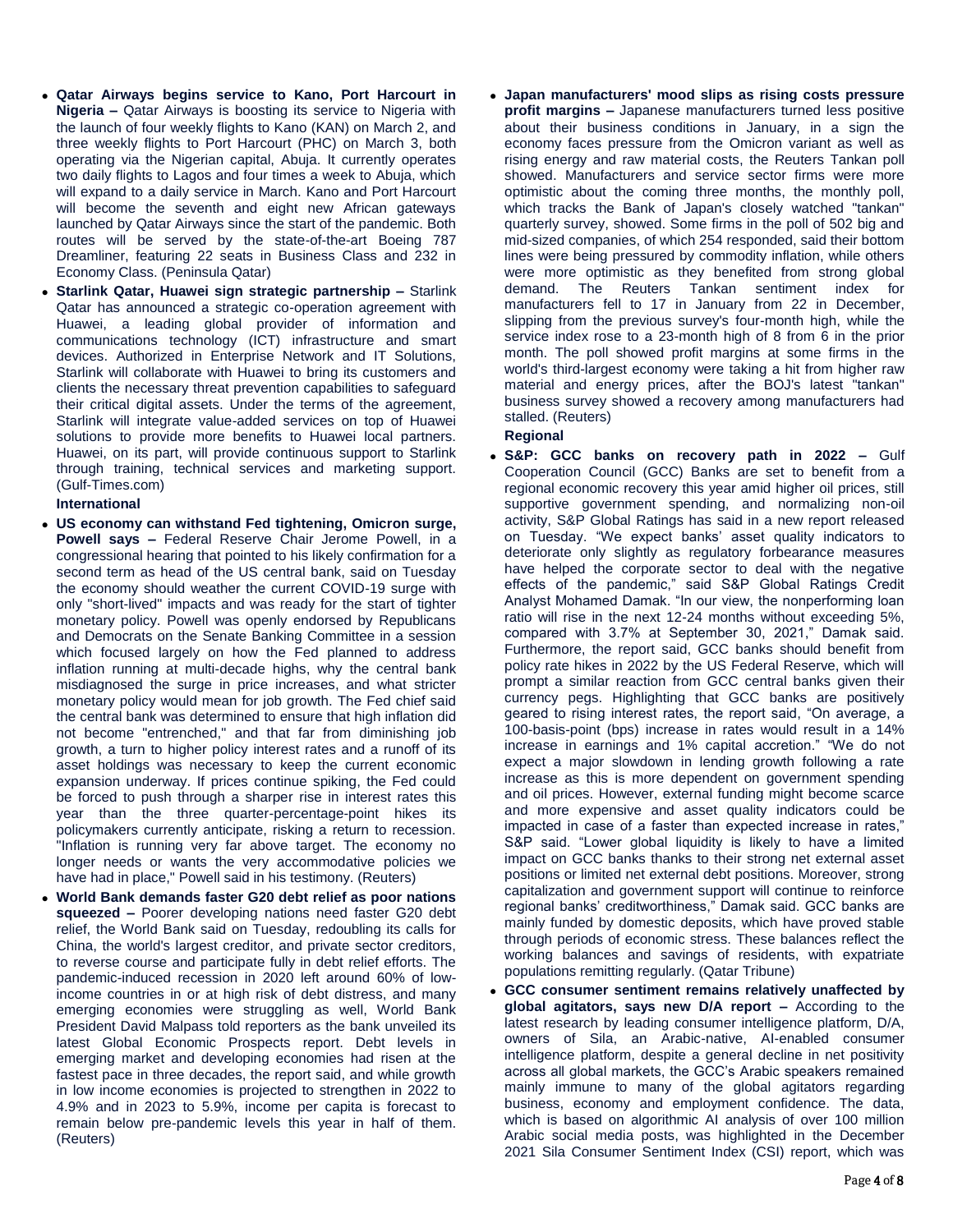released today, Tuesday 11 January and revealed that the GCC remained relatively immune to the key issues affecting consumer sentiment on a global level. Overall, GCC consumer confidence in December declined 1.2%, down to 65.3% from 66.5% in November and 66.3% in October. These modest declines are attributed to global dynamics, including inflationary pressure on consumer spending, uncertainty around variants of COVID-19 and the resulting impacts on daily life, and government support for the economy via maintained spending and reforms. Business confidence has sustained a more considerable setback of almost 2% month-on-month, from 61.3% in November to 59.5% in December. However, it is still registering net positivity and trending above pre-pandemic levels. From an economic perspective, macro/government intervention in GCC economies saw a 3.7% increase in confidence in December, marking a two-year series high in economic growth sentiment, a significant consumer confidence indicator. Consumer confidence around employment declined by 1.3% month-on-month to 81% in December and 1.5% below October's reading of 82.5%. This trend still presents a significant shift from the pre-pandemic level of 87.9% recorded in February 2020 and the 86.1% noted in June 2021, indicating a more inconsistent recovery concerning this marker. (Zawya)

- **GCC corporate taxes: Tax compliance transformation –** Corporate tax is an important direct tax levied on the taxable profits of business entities. Around the world, corporate tax rates have been dropping, from highs of over 50 per cent to around the 20 per cent range, as economies compete to attract inward foreign investment. The GCC, however, is an exception that bucks the trend. Here, these taxes are instead being introduced for the first time, rationalized as a switch towards tax compliant country-status in the global economy. This, in turn, is being driven by the pressure exerted from the Organization for Economic Cooperation and Development (OECD) and G20 countries on tax havens and low tax jurisdictions to implement more transparency and stricter compliances. Regulations such as economic substance regulations, country by country reporting, and transfer pricing regulations, among others, have been adopted by many GCC countries recently. Four out of the six GCC countries have corporate tax regimes and the other two, the UAE and Bahrain, are in serious discussions to introduce one in 2023. This is in the aftermath of talks between the finance ministers of G7 countries and the recent OECD's Pillar Two model rules for the domestic implementation of 15 per cent global tax unveiled on December 20, 2021. The new Pillar Two model rules will help countries legislate the Global Anti-Base Erosion (GloBE) rules domestically in 2022, to come into effect from 2023. The headline corporate tax rates in the GCC range from a low of 10 per cent in Qatar, through 15 per cent in Kuwait and Oman, to a high of 20 per cent in Saudi Arabia. In this context, it is important to note that the GCC countries have a growing double taxation treaty (DTT) network to eliminate double taxation — the UAE has treaties with 112 countries, Kuwait 82 countries, Qatar 60, Saudi Arabia 51 countries, Oman 31, and Bahrain with 44 countries. The tax treaty network is expected to expand rapidly with many treaties in various stages of discussion, negotiation, and finalization. (Zawya)
- **Sources: Several Asian refiners to receive full Saudi crude allocation in February –** Saudi Aramco has notified at least five Asian buyers that it will supply full contractual volumes of crude oil in February, same as January, sources with knowledge of the matter said. The full supplies came after the state oil giant cut February official selling prices to Asia to their lowest in three months. The world's top oil exporter has been maintaining steady supplies to its key consuming region since the Organization of the Petroleum Exporting Countries and their

allies, a group known as OPEC+, eased supply cuts from August. OPEC+ decided earlier this month that it will continue to increase output by 400,000 barrels per day (bpd) in February. Saudi Arabia's crude exports in October rose for a sixth straight month to 6.833 million bpd, the highest since April 2020, the Joint Organisation Data Initiative (JODI) said in December. (Reuters)

- **Expert: Over 5,300 mineral locations in Saudi Arabia to aid economic growth –** Saudi Arabia is home to over 5,300 mineral locations, Professor Abdulaziz bin Labon, Chairman of the Saudi Geologists Cooperative Association, said in a statement carried by the official Saudi Press Agency (SPA). The statement was made as Riyadh hosts the inaugural Ministerial Roundtable on Sustainable Future Minerals as part of the Future Minerals Forum. Previous mineral exploration processes showed that the 5,300 locations include diverse metal and nonmetal rocks, building materials, decorative rocks and gemstones. The professor noted that the rocks can be found in the Arabian Shield region whose total area stands at approximately 630,000 square kilometers. While a comprehensive mineral survey of the Arabian Shield will explore more mineral resources, almost one third of the total area of the Kingdom of Saudi Arabia boasts metal minerals, such as gold, silver, copper, foil and iron and other rare and radioactive elements. He highlighted minerals as the "third economic pillar for the national economy," after oil and petrochemicals. (Bloomberg)
- **Aramco Trading inks deal with Klesch Group for feedstock supply –** Saudi Aramco's trading arm has signed an agreement with Klesch Group, an international industrial commodities group, for the exclusive supply of feedstocks for its refinery in Denmark. Under the deal, Aramco Trading Co. (ATC), that trades gas, crude, refined products, will exclusively supply 110mn barrels per day (MBD) of crude, the company said in a statement. This deal also gives Aramco a strategic footprint in the refining business in north-west Europe, a fast-growing and under-served market, according to the statement. ATC, which was set up in 2012 initially to market refined products, base oils and bulk petrochemicals, has since expanded into crude trading. To reach out to a wider customer base, it strategically maintains storage and blending facilities in major trading hubs. (Zawya)
- **Yas Holding's GlobalOne Healthcare acquires Al Ittihad Drug Store –** GlobalOne Healthcare Holding (GHH) a division of UAE's Yas Holding, has acquired pharmaceutical distributor Al Ittihad Drug Store (IDS) to expand its distribution coverage in the Emirates and make it one of the country's largest medical distributors. The acquisition makes GHH one of the largest medical distributors in the UAE, the company said, but no financial sums relating to the acquisition were disclosed. (Zawya)
- **Sheikh Mohammed issues new law on expropriation of property for public use in Dubai –** Sheikh Mohammed bin Rashid Al Maktoum, Vice President and Prime Minister of the UAE, issued Law No. (2) of 2022 on the expropriation of property for public use in Dubai. The law regulates the procedures for expropriating property for public use and will ensure that the rights of owners of expropriated property are protected and that they are afforded full and fair compensation as per a clear set of rules outlined by it, according to a statement on the website of Dubai Media Office. The provisions of the law will apply to the expropriation of property across Dubai. The law also covers special development zones and free zones including the Dubai International Financial Centre, the media office said. The law also regulates the terms and conditions under which buildings and facilities can be expropriated including those that are completed and under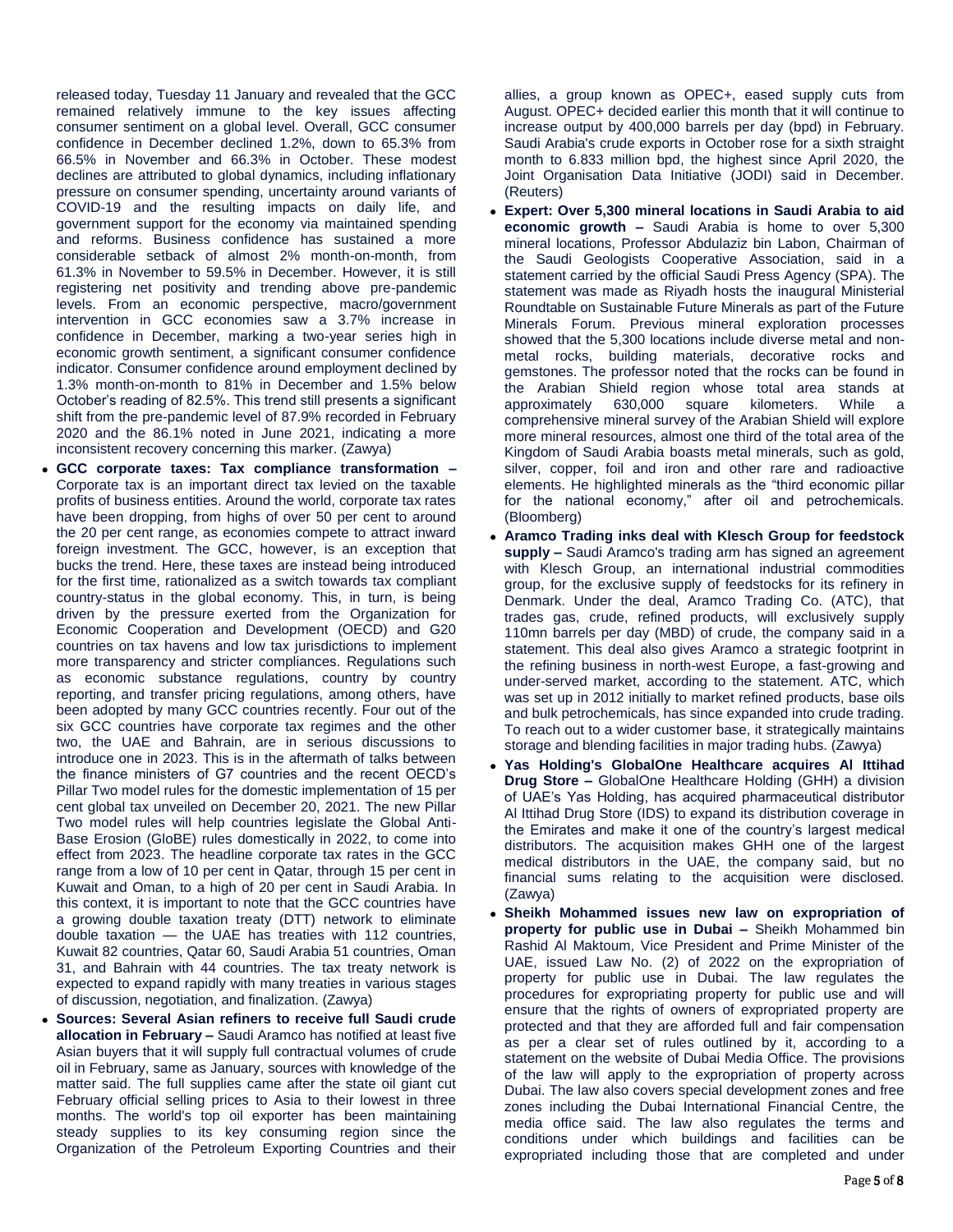construction, the statement said, adding, it also sets out the terms for providing compensation to the owners whose properties are expropriated, as per a decision issued by the Chairman of the Court of His Highness, the Ruler of Dubai. (Zawya)

- **Riding high on tourism, Dubai's non-oil private businesses see strong expansion –** Dubai's non-oil private sector expanded strongly in December, driven by a rapid increase in new orders as firms benefited from a strong demand from tourism and the relaxing of COVID-19 measures, according to a business survey released. However, inflationary pressure from higher raw material costs and energy prices puts pressure on firms' margins. Moreover, uncertainty about the pandemic led to a fall in optimism for 2022. The seasonally adjusted IHS Markit Dubai Purchasing Managers' Index (PMI) rose to its highest level in 30 months to 55.3 in December, up from 54.5 in November, well above the 50 mark that separates expansion from contraction. The survey covers the Dubai non-oil private sector economy, with additional sector data published for travel & tourism, wholesale & retail and construction. (Zawya)
- **Bumper season for Dubai hotels as room rates soar to \$534.61 per night –** Hotel room rates across Dubai have soared to their highest level in years on the back of high visitor numbers for Expo 2020 and the holiday season, data from STR showed. The average daily rate (ADR) at hotels in the emirate stood at AED956.01 (\$260) for the whole month of December 2021, the highest since January 2015, the hospitality consultancy reported. Hotel prices on New Year's Eve alone skyrocketed, with the ADR reaching as much as AED 1,963.67, the highest for any day in STR's Dubai database, while the revenue per available room (RevPAR) stood at AED 1,743.89, the highest since December 31, 2015. "Lifted by Expo 2020 and the holiday season, Dubai's hotel industry reported its highest monthly room rates since 2015," STR said. The market's RevPAR for the month also climbed to its highest level since March 2015 at AED 747.28. Dubai has been attracting huge visitor traffic over the past several months, bolstered by the Expo 2020 that kicked off in October last year. (Zawya)
- **Abu Dhabi cuts tourism business license costs by 90% –** The Abu Dhabi government has reduced the license fees for tourism businesses by almost 90 percent as part of a strategy to support entrepreneurs and attract new investors to the UAE capital. The new amendment to the fee structure, announced by the Department of Culture and Tourism- Abu Dhabi (DCT Abu Dhabi) on Monday, has capped the annual tourism business license cost at AED1,000 (\$272) effective January 2022. (Zawya)
- **Abu Dhabi's Khalifa Fund partners with eBay to support SMEs –** The Khalifa Fund for Enterprise Development, a government agency in Abu Dhabi, has partnered with eBay to support the SME sector and help small businesses go global. The new partnership, established through the Fund's e-Empower program, will see small and medium-sized enterprises (SMEs) learn the best practices in selling through the digital platform as an independent seller, as well as avail themselves of free listings and higher selling limits. The partnership will also benefit medium-large enterprises in Abu Dhabi who will receive a personal training program with eBay experts and enjoy higher selling limits, complementary eBay store subscription, as well as "integration" subsidy and marketing benefits. (Zawya)
- **Abu Dhabi's ZMI secures up to \$500mn financing facility –** Abu Dhabi's offshore marine services company ZMI Holdings said it had signed and closed a new senior secured financing facility of up to \$500mn. It will help ZMI invest further in its growth markets, and provide committed and uncommitted facilities that can be used to make additional acquisitions and

capital expenditure, the company said in a statement. The facility consisted of a number of debt instruments, including a bridge facility provided by Goldman Sachs, alongside senior syndicated facilities provided on both conventional and Islamic Ijara financing basis. The syndicate includes multiple regional and UAE lenders. The deal would allow for the consolidation of the group's liabilities through refinancing of seven bilateral facilities and leases into one security pool, ZMI said. ZMI Holdings is an services and solutions owner and operator of a purpose-built fleet of jack-up barges and complementary offshore supply vessels and subsea services. (Reuters)

- **World Bank: Kuwait growth forecast at 5.3% in 2022 –** The World Bank Group projected Kuwait's growth rate at 5.3% in 2022 before decelerating to 3.0% in 2023. The economic outlook of the oil producing countries as part of wide expectations that include the Middle East and North Africa (MENA) region, according to a World Bank report. The World Bank forecast that the oil-rich countries, including GCC states, would post as economic recovery in 2022 due to the rise in oil prices and output, the report said. (Bloomberg)
- **Oman's largest desalination company to offer 40% of share capital in IPO –** Barka Desalination Company SAOG (under transformation) or BDC, owner of Oman's largest operating water desalination plant (Barka IWP), today announced its intention to launch its Initial Public Offering (IPO). The Company will offer 40% of its share capital to the public through an IPO. Accordingly, BDC will offer 30,208,800 shares to the public through listing on Muscat Stock Exchange (MSX). As anchor investors in the IPO, National Power & Water Co. LLC (an investment arm of Bahwan Engineering Group), and Bank Muscat SAOG have committed to invest upto 10% of the IPO at Bzs 145 per share i.e. the highest end of the IPO price range. (Zawya)
- **UK, Oman agree to strengthen economic ties, boost investment –** Britain and Oman have agreed to work more closely together to strengthen economic ties and increase highvalue investment in areas such as clean energy and technology, following a meeting between the leaders of both countries last month. UK companies have a long history of investment in Oman and they accounted for nearly 50% of the foreign investment in the country in recent years, Britain said, citing data from the Omani National Centre for Statistic and Information. The two countries said a Sovereign Investment Partnership, signed in London on Tuesday by UK Minister for Investment Gerry Grimstone and President of the Oman Investment Authority Abdulsalam Al Murshidi, would drive strategic joint investment. Britain has close strategic and military ties with countries in the Gulf and it is targeting trade deals in the region following Brexit. It took a first step last year towards trade negotiations with the Gulf Cooperation Council, which comprises Oman, Saudi Arabia, the United Arab Emirates, Qatar, Kuwait and Bahrain. (Reuters, Bloomberg)
- **China, Bahrain call to expand bilateral cooperation in all fronts –** Chinese State Councilor and Foreign Minister Wang Yi held talks with Bahraini Foreign Minister Abdullatif bin Rashid Al Zayani in Wuxi, east China's Jiangsu Province, on Tuesday, where the two diplomats hailed friendship between the two countries and called to expand cooperation in all fronts. Wang said China appreciates Bahrain's firm adherence to the friendly policy towards China and thanked Bahrain for its solid support on issues involving China's core interests and major concerns. Noting that China firmly advocates and practices multilateralism and upholds the purposes and principles of the UN Charter, Wang said China will always stand on the side of developing countries and small and medium-sized countries to jointly defend international fairness and justice. China is willing to be a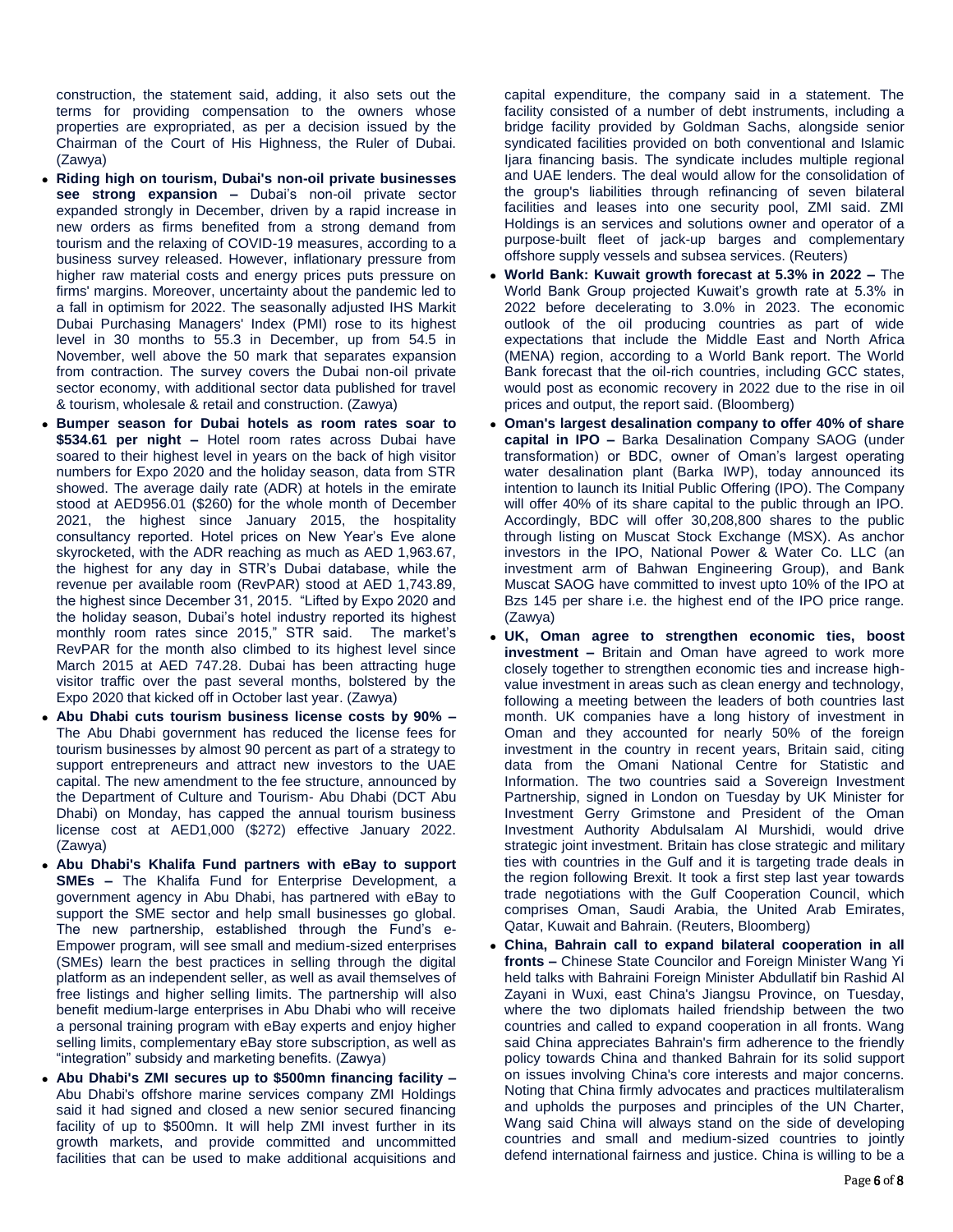long-term and reliable strategic partner of Bahrain and deepen mutual trust and friendship, Wang added. China will continue to provide vaccines to Bahrain, work with the Gulf Arab country to keep international anti-pandemic cooperation on the right track, and ensure scientific and fair research on global tracing of virus origins, Wang said. (Bloomberg)